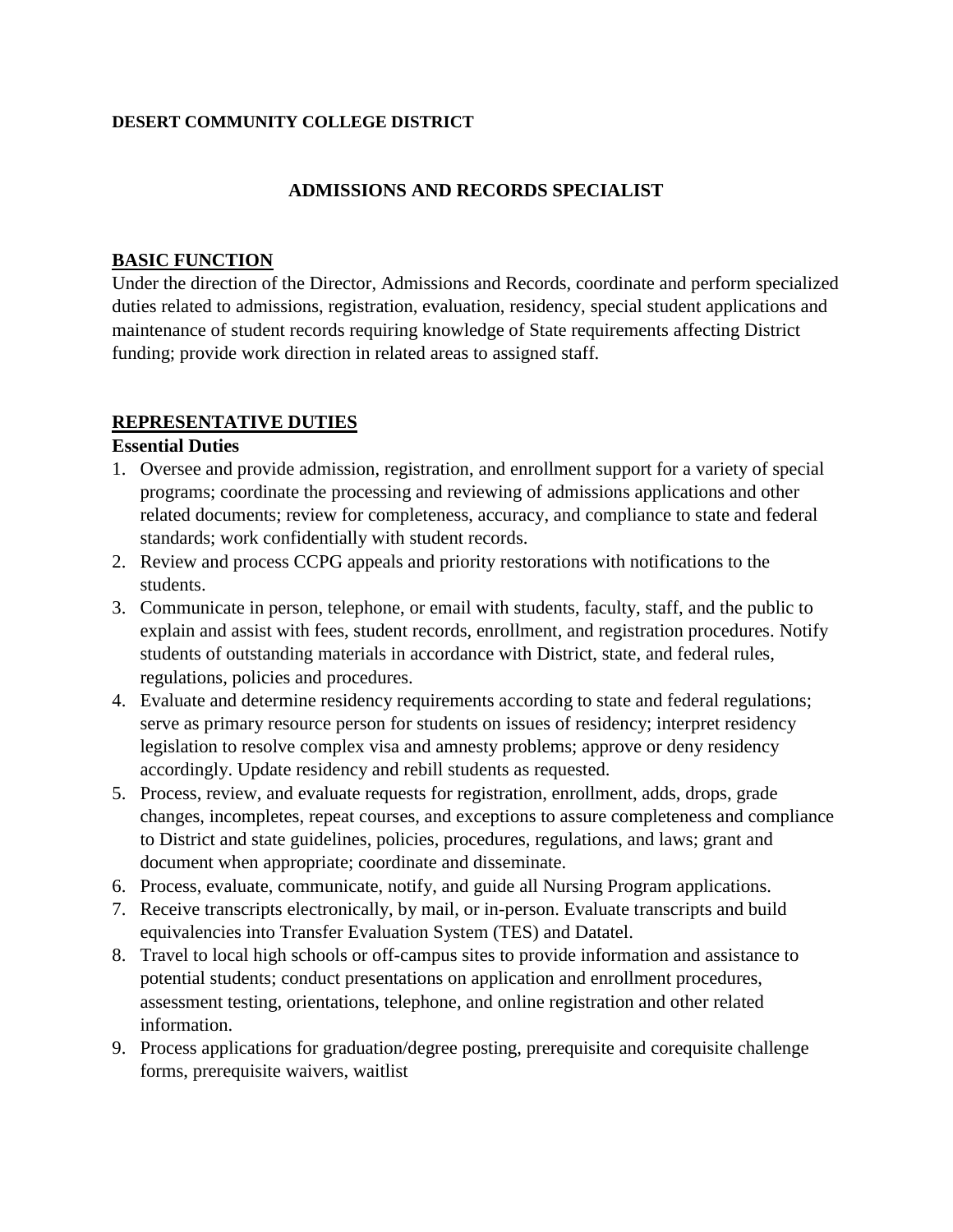- 10. Maintain records as appropriate for student transcripts; process one day and 21 day transcript requests; National Student Clearinghouse; EAPP reports in accordance with state and District policies and guidelines.
- 11. Oversee and maintain the computerized grade and attendance collections system and forms inventory system for class reports and records; maintain student database, printers, and supplies used in grade and attendance reporting; identify and notify instructors who need to submit grades. Prepare folders for instructors, including attendance, census, grades, and permanent class rosters.
- 12. Train and assist faculty and staff in the operation of the system and equipment; resolve enrollment, grading and attendance problems. Monitor and research positive attendance reporting; prepare and disseminate overdue notices and a schedule of reporting dates according to established procedures. Analyze, research, and resolve questions or concerns related to students on roster, added or dropped classes or other related issues.
- 13. Receive and audit permanent class and census rosters; organize and maintain class record files on a term basis; follow-up on overdue reports with faculty and supervisors as necessary.
- 14. Process faculty-initiated grade changes and incompletes; explain grade change policies and guidelines to staff, students, and public; maintain roster and student files with grade changes documentation.
- 15. Process and maintain student records including social security number, address, telephone, or other changes; update student database and verify accuracy; notify students and file documentation.
- 16. Evaluate incoming transcripts and records for admissions or transfer; determine course equivalencies; convert quarter to semester units; evaluate courses for inclusion on IGETC; update the database; use ASSIST for course evaluation; work with advisors to verify Associate degrees; check for complete courses and unit totals. Review and evaluate academic records and transcripts to determine eligibility for general education (GE) certification and certificate programs in compliance with policies and regulations; post GE certifications to student records; maintain and track records and Degree Audits, assist with graduation exercises as required.
- 17. Operate a variety of office machines including a computer and related software. Utilize document-imaging equipment for applications, registration forms and a variety of support documentation.

### **Other Duties:**

- 18. Research past student records related to registration, enrollment, or educational progress as requested.
- 19. Assist in the selection and training of staff, student workers, and others; provide work direction and guidance.
- 20. Maintain a variety of files, records, and reports. Run queries and reports as assigned.
- 21. Perform related duties as assigned.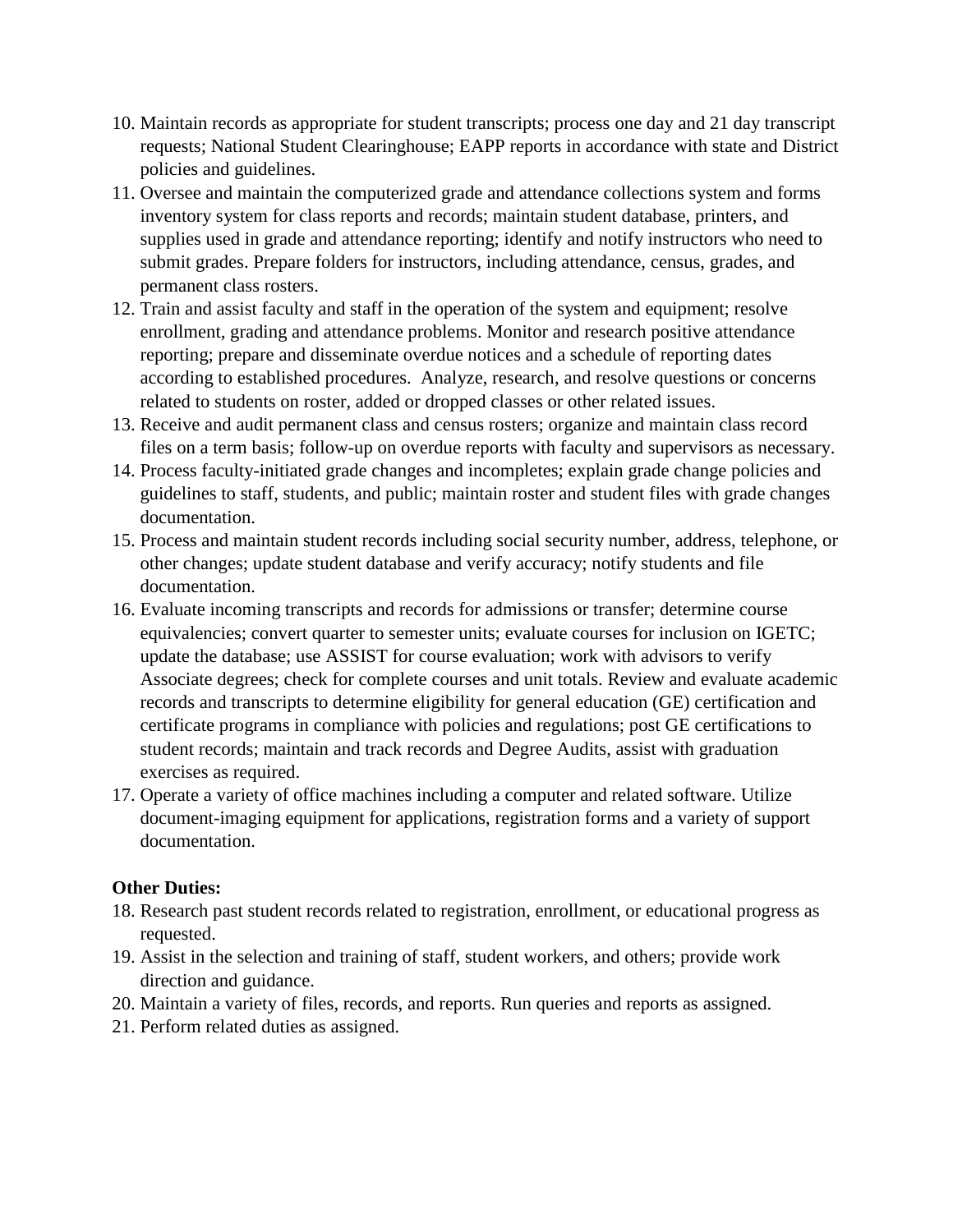# **KNOWLEDGE AND ABILITIES**

## **Knowledge of:**

- Specialized functions, activities, and operations of admissions, enrollment, and registration.
- State, federal and District rules and regulations related to student residency requirements.
- General education certification and certificate programs; including applicable Education Code requirements.
- Modern office practices, procedures and equipment; record-keeping techniques.
- Operation of a computer and applicable software including word processing, spreadsheets, and email.
- Data entry techniques.
- Reporting techniques.
- Oral and written communication skills.
- Interpersonal skills using tact, patience and courtesy
- Financial record-keeping procedures, methods, practices, and terminology.
- Understanding of and sensitivity to diversity.

## **Ability to:**

- Perform clerical and public contact work in support of the Admissions and Records function.
- Operate a computer and assigned software including database management, word processing, spreadsheets, and email.
- Communicate effectively both orally and in writing.
- Maintain records and prepare reports.
- Understand and follow oral and written instructions.
- Learn, interpret, and communicate policies, guidelines, regulations, and laws to staff, students, and public and exchange information.
- Prioritize and schedule work.
- Post and make arithmetic computations and data rapidly and accurately.
- Operate a ten-key calculator.
- Meet schedules and time lines.
- Establish and maintain cooperative and effective working relationships with others.
- Work confidentially with discretion.
- Sit or stand for extended periods; bend at the waist, kneel, or crouch.

# **EDUCATION AND EXPERIENCE**

Any combination equivalent to: An Associate's Degree in liberal arts or related field and four (4) years' experience working with records in an educational setting.

# **WORKING CONDITIONS**

Environment: Office environment. Constant interruptions.